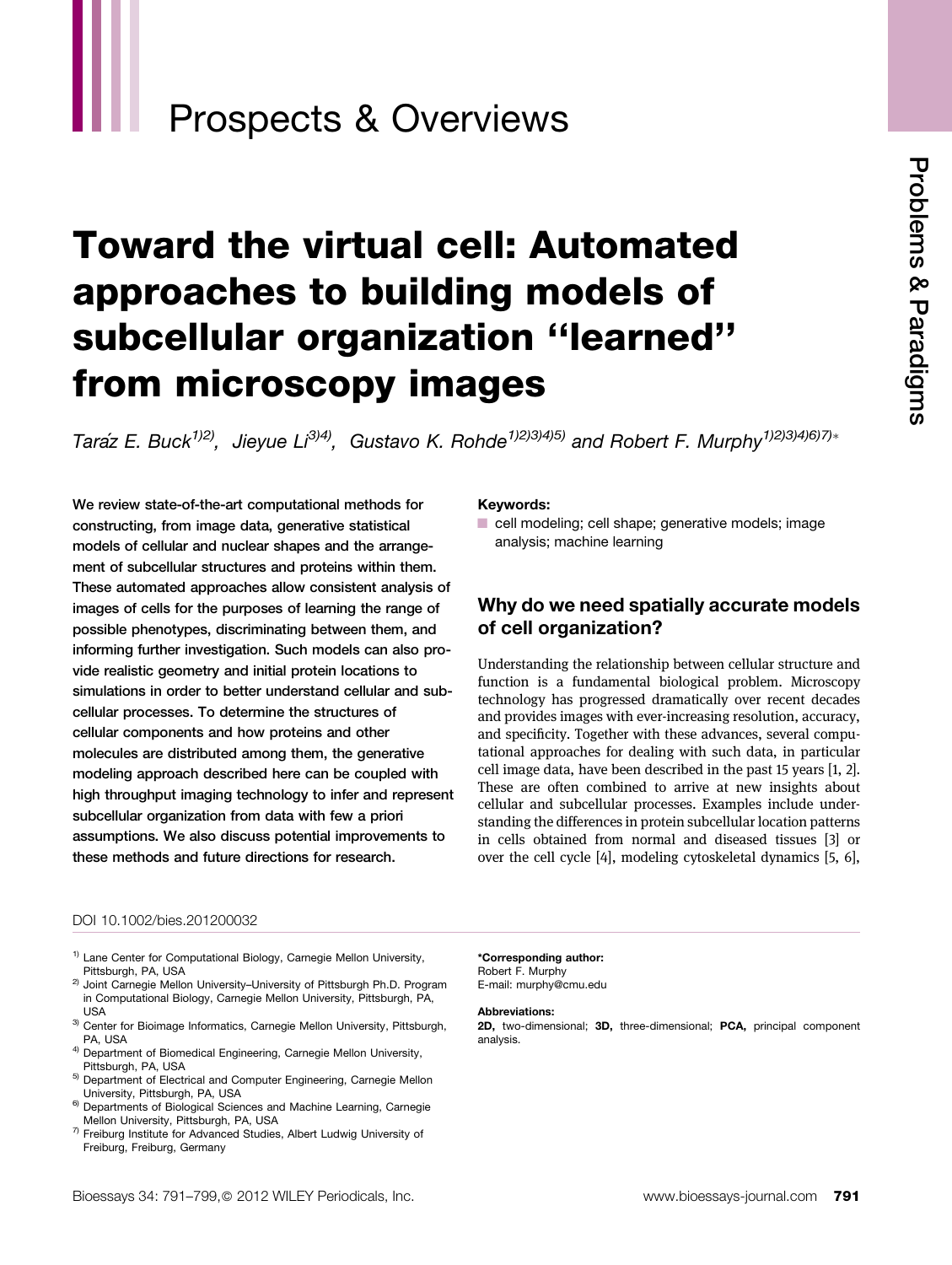Problems & Paradigms Problems & Paradigms learning the range of possible nuclear [7, 8] and cellular [9–12] shapes, and learning the effects of gene expression changes on cellular shapes [13].

Proteomics research explores the function, structure, variability, interaction, and location of the large number of proteins expressed in cells. Due to the dependency of function and interaction on location, one of the most important tasks is to identify the subcellular locations of proteins, namely their spatial distributions in various organelles [14–16]. Indeed, some subcellular structures are defined by the locations of specific proteins, e.g. cytoskeletal structures are composed of polymerized tubulin, actin, or intermediate filament proteins that help shape, position, and even create organelles.

Results for subcellular location are typically captured in words, such as GO terms. However, this approach does not readily support realistic modeling of the influence of cell organization on behavior and is often not sensitive enough to capture changes in patterns caused by drugs or inhibitory RNAs. An important alternative is to use computational analysis of images to produce spatial models capable of encoding observed phenotypes, and the parameters of such models for different samples (e.g. in the presence of different perturbagens) can be studied and contrasted in a consistent, reproducible way. In addition, models for organelle surfaces and protein location can provide realistic geometry and molecular distribution for reaction-diffusion-type simulations (e.g. [17]) of important cellular processes in order to support or refute hypothetical mechanisms that might explain those processes. These and other kinds of simulations of cellular structures have already produced interesting insights into the workings of the cell [18–22]. Ultimately, applications of this kind of modeling might significantly affect medical diagnosis. These examples help motivate this paper's topic.

This overview addresses current work on learning detailed models of cellular structure to support comparison and simulation studies. We describe general modeling strategy and methods for automatic learning of models of cellular shapes, organelles, and protein distributions from microscopic image data. Finally, we describe potential avenues for future research.

## How do we construct models of cell structure?

Any model of cellular structures should give a description of the statistical relationship between the variables of interest, i.e. a mathematical description of the probability of any combination of values assigned to these variables. These will allow evaluation of the likely behavior of one set of variables given conditions on another. For example, the microtubule catastrophe rate might be more likely to be lower in mitosis compared to interphase, with exceptions being due to cell-to-cell variability. The model might just include the mean rates for mitosis and interphase, or it could additionally contain the standard deviation of each rate. The latter model states that the catastrophe rate of interphase cells is normally distributed with that mean and standard deviation (and similarly for mitotic cells). Note that models may not explicitly state their

statistical assumptions but still have them. For example, the common differential equation-based model representing protein interactions specifies that the rate at which a particular protein's concentration changes is solely a function of its and other proteins' concentrations and is unaffected by random noise [23].

Models have some number of parameters, e.g. the mean catastrophe rates in interphase and mitosis, that allow them to represent a range of behaviors or patterns. A specific behavior is selected with a corresponding set of values for those parameters, e.g. lower rates in mitosis. These parameters can be chosen automatically by statistically estimating them from collected measurements (called training data) of the system of interest. Data are processed into a consistent, comparable and measurable form, usually vectors of numeric values of a specified length (called feature vectors), e.g. multiple measurements of the length of a microtubule over time (from which catastrophe rate could be inferred).

There are two major categories of statistical models, discriminative [24, 25] and generative [11, 12, 26], and both have been applied to the study of subcellular organization and protein patterns. Discriminative models only represent the probability of a feature vector being from each particular pattern and explicitly do not consider the physical or biological mechanism by which the measurements (images) were generated. We can only ask of a discriminative model: how likely is it that this feature vector comes from a particular pattern?

Generative models, on the other hand, also represent the probability of observing a particular feature vector when it comes from a particular pattern, and they even commonly contain variables that are not measured (latent variables). An example of a latent variable would be microtubule catastrophe rate in the case that the only variables measured were the lengths of the microtubules in the cell. Thus, a different query can be made of a generative model: what are examples of images I would expect for a particular protein in a given cell type under a specific condition?

As an illustrative example of the advantages of using a generative model, suppose that we wish to create a simulation in which the distributions of many proteins are represented in a single cell. We could measure this by imaging all of them simultaneously. However, technology for imaging more than a few proteins in the same sample is not available, especially for live cells. Even if we wish to build up a model from measurements of colocalization of subsets of the proteins, there are too many combinations to feasibly image (for 1,000 proteins, there are 166 million combinations of three proteins). However, generative models can approximate the colocalization of these proteins. We can build a generative model of the pattern of each protein individually that depends only on the cellular and nuclear shapes of the cell. We can then hypothesize that proteins with similar model parameters are colocalized, and can create synthetic cell images in which these proteins are placed in the same structures. This gives us an image of the same cell showing the locations of many proteins. Extending this model to include dependency on structures other than the nuclear and cell membranes, such as the cytoskeleton, would give an even more accurate synthetic cell.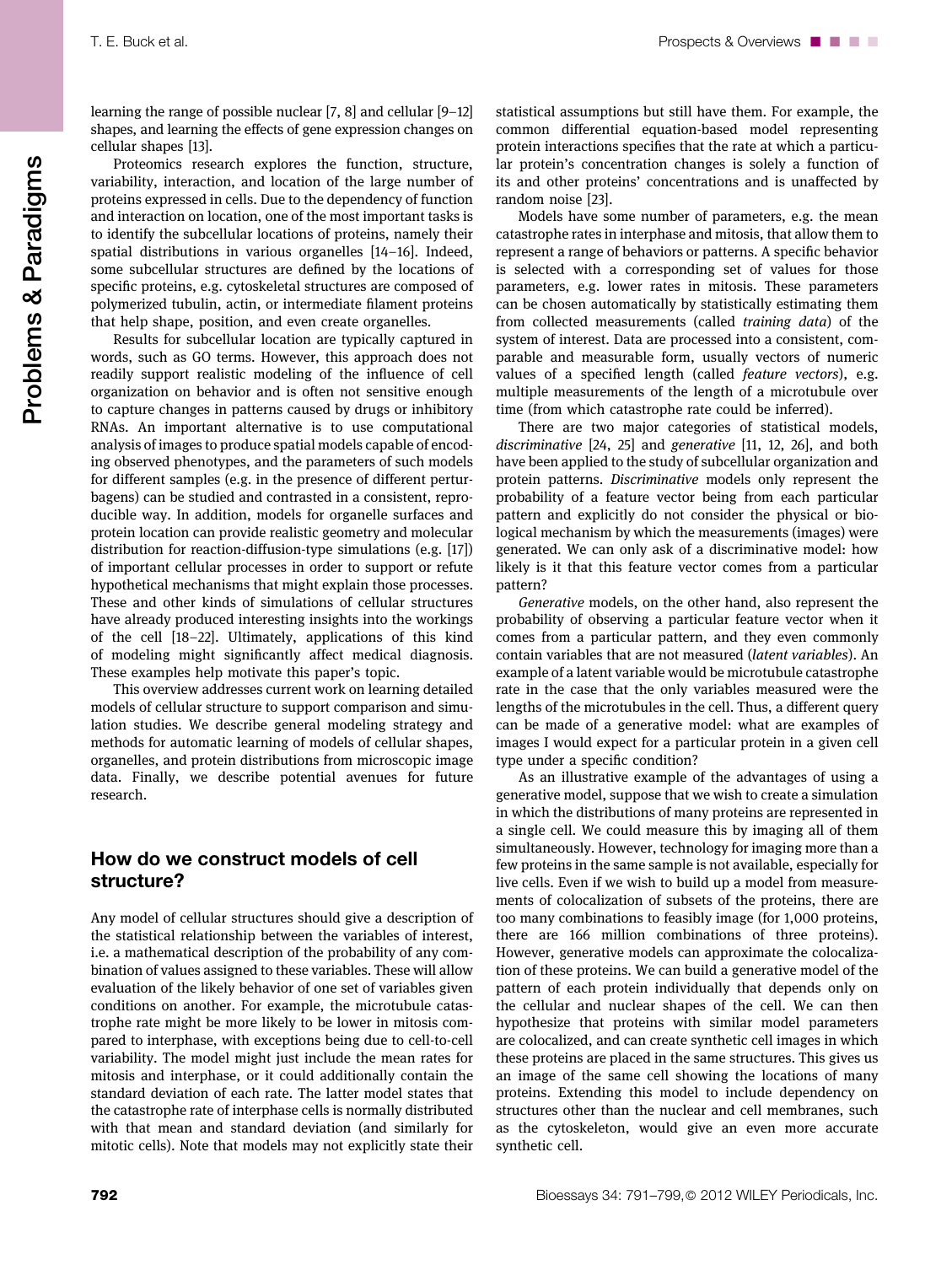Generative models can also be used to find probable values for latent variables. While a discriminative model may easily distinguish between two images of microtubules from different conditions (say wild type and treated with nocodazole, which depolymerizes microtubules), a generative model can include latent variables parameterizing the process of microtubule growth, e.g. number and average length of microtubules. Thus, unlike with discriminative models, learning the parameters of the generative model could encode the basis for the differences between patterns.

As previously proposed [11], models of cellular structures ideally should be:

- (i) automated: learnable automatically from images;
- (ii) generative: able to synthesize new, simulated images displaying the specific pattern(s) learned from images;
- (iii) statistically accurate: able to capture pattern variation between cells;
- (iv) compact: representable by a small number of parameters and communicable with significantly fewer bits than the training images.

In the context of this paper, one key issue in building models of cells is that they need to contain modular pieces which depend on each other in order to capture correlations between structures of the cell when synthesizing an image. For example, endosomes lie between the nuclear and cell membranes, so to synthesize an image displaying an endosomal protein's distribution pattern, one might generate a nuclear shape, then, given that the cell membrane is always outside the nuclear membrane and their orientations are correlated [11], generate a cell shape whose probability distribution depends on the selected nuclear shape, and finally generate endosome-shaped objects so that they lie between the two shapes. Combined together, these pieces produce a generated image which is analogous to a real multichannel microscope image. Open source software components that can learn such conditional models and synthesize instances as images are available at http://CellOrganizer.org.

One important issue in modeling is the balance between accuracy and precision and how it is affected by model complexity, i.e. the number of parameters. We want to choose a level of complexity that will allow the model to generate images resembling real ones while maintaining computational feasibility. For example, a nuclear shape approximated by an ellipse could not incorporate bends or blebs, but a model using polygons with thousands of vertices might take hundreds of thousands of images to have its parameters properly estimated.

### Parametric models can be built for nuclear shape

A cell's nuclear and plasma membranes form the largest partitions of cellular material and so are the first structures to model. We start by modeling nuclear shape as the foundation for the rest of the cell in two-dimensional (2D) and three-dimensional (3D) images, and then we model cell shape as statistically dependent or constructed upon nuclear shape (but dependency in the other direction would also be reasonable).

By images of nuclei, we mean images where the inside of the nucleus is marked by a fluorophore and so has a higher intensity than the outside of the nucleus, whether what is marked is DNA, histone, or something else. Since the nuclear envelope breaks down and chromatin condenses during mitosis, our model is restricted to interphase nuclei. The shape of the imaged nucleus is represented as a binary image or mask, i.e. a 2D or 3D array of pixels with each pixel being one or zero, or part of the shape or not. To get a shape image, the raw image is binarized by, e.g. selecting a threshold intensity value and setting pixels in the shape image to one if the corresponding pixels in the raw image are greater than that threshold and setting them to zero otherwise.

#### 2D nuclear shapes

An initial parametric nuclear shape model was built from 2D images [11]. Nuclear shapes were captured well using two simple curves that together defined the region of the 2D plane occupied by the shape. If the nuclear shapes were approximated by an ellipse, the major and minor axes of that ellipse could be considered the axes of a coordinate system for these curves. One curve encoded bending of the nucleus to either side of the major axis (the bent axis is called the medial axis), and the other represented the width of the nucleus at every point along that bent axis. The procedure is illustrated in Fig. 1. Each curve was represented as a B-spline with five parameters. Another parameter was added for the overall length of the nucleus along the major axis, bringing the total number of parameters to 11. Variation between all the individual nuclei's parameters was modeled as two multivariate Gaussian distributions, one for each curve, and thus could be sufficiently summarized using just the mean vectors and covariance matrices of those distributions. Generation of new nuclear shapes can be done simply by randomly sampling curve parameters from the learned distributions and drawing the nuclear image using those curves. Thus, a large set of realistic nuclear shapes can be represented, compared, and synthesized with a model that is not much more complicated than one representing the nucleus as an ellipse.

#### 3D nuclear shapes

Real nuclei are 3D, however, and the 2D nuclear shape model has been extended to 3D [12]. To do this, the 3D nuclear shape was modeled as a mesh defined in cylindrical coordinates. By mesh, we mean a set of 3D vertices connected by polygons to form a surface without holes (this is the 3D analog of a polygon in 2D). This mesh's vertices were placed on the boundaries of the shape image in a grid pattern, so the vertices were positioned at a set of fixed angles (with angle being in the plane of the bottom of the cell) and at a set of fixed heights above the bottom. The model encoded the distance of each vertex from the center of the nucleus, with distance being measured in the horizontal plane. A smooth surface (analogous to the curves in the 2D case) was then fitted to the mesh to represent it with a few parameters (i.e.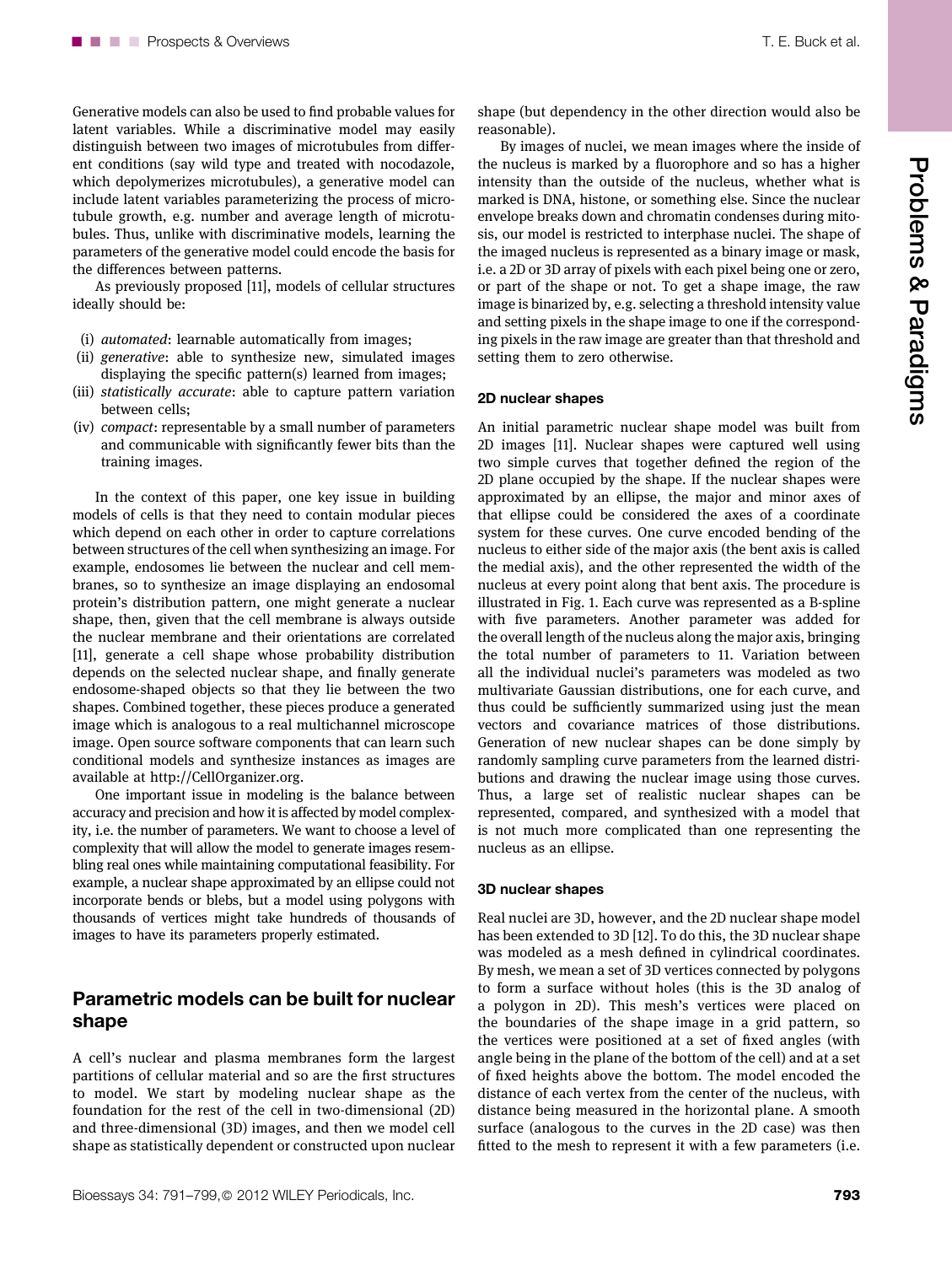

Figure 1. Illustration of medial axis model fitted by B-splines for nuclear shape. The original nuclear image (A) was processed into a binarized image (B), in which the nuclear object consists of the white area. The nuclear object was rotated so that its major axis is vertical (C) and then converted into the medial axis representation (D). The horizontal positions of the medial axis as a function of the fractional distance along it are shown by the symbols in  $(E)$ , along with a B-spline fit (solid curve). The width as a function of fractional distance is shown by the symbols in (F), along with the corresponding fit (solid curve). Scale bar: 5  $\mu$ m. (From [11]).

562) rather than with all the distance values (i.e. 6,480). This also served to remove high frequency variation in the boundary due largely to measurement noise (observable as small bumps in Fig. 2A). The top and bottom of the surface were kept flat. The distribution of all of these parameters was again shown to be captured well by a multivariate Gaussian. Figure 2 illustrates the generative process using a real nuclear shape. Having learned that probability distribution, we can sample from it to generate new nuclear surfaces.

## Parametric models concisely capture cell shape

The next component of the generative framework is the shape of the plasma membrane, hereafter referred to as the cell shape, and it will be conditioned on the nuclear shape generated by the models in previous section. These models work well for 2D and 3D images of cultured cells with fibroblastic shapes.

#### 2D cell shapes

As previously stated, a nuclear shape fits within its cell shape, and their orientations are correlated, so a conditional relationship between the models for each shape is required to encode these effects. One approach [11] was to rotate each nuclear and cell shape pair so that the nuclear major axis was vertical and if necessary flip the shapes so that the majority of the nuclear shape's pixels was on the same side of the major axis for all cells. The first operation allows the model to capture correlation due to orientation, as without this alignment orientation-related effects would cancel out each other. The second operation will capture correlations between lateral asymmetry of nuclei and their cell shapes. Cell shape was then modeled as a polygon defined in polar coordinates with the origin at the nuclear center and with vertices at angles with one-degree increments (like a 2D version of the 3D nuclear shape model). In order to make the cell's size relative to the nucleus' size, the value modeled at each angle was the ratio of the cell radius at that angle to the nuclear radius. Thus, each cell shape was represented as a vector of length 360.

Recalling the accuracy versus precision trade-off, a covariance matrix encoding how each of the vertices correlates with the others would require 64,980 values to be estimated. With far too few cells (perhaps a few hundred) to estimate all of these, only the largest modes of variation in the cell boundary were estimated using principal component analysis (PCA). PCA rotates a set of multidimensional points so that the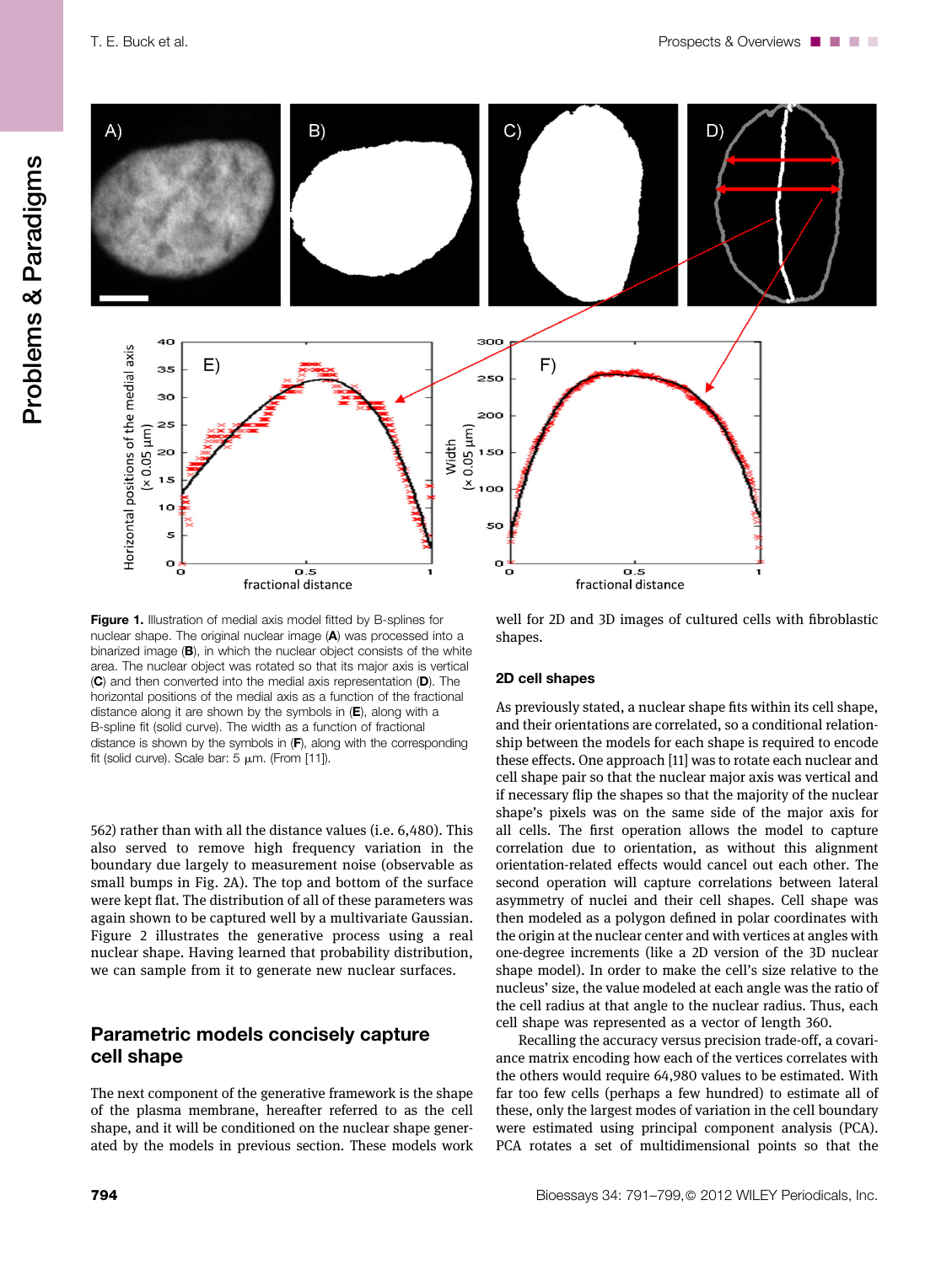

Figure 2. Nuclear shape representation. A: Surface plot of a 3D HeLa cell nucleus. **B:** Unfolded surface of the nuclear shape in a cylindrical coordinate system. The surface plot shows the radius r as a function of azimuth u and height z. C: B-spline surface fitted to the unfolded nuclear surface. (From [11] and [12]).

new first dimension contains as much of the variance in the points as possible, the new second dimension contains the plurality of variance left in the data, and so on. The 10 largest modes captured 90% of the total variation in all of the original cell shapes, and these feature vectors of length 10 were again modeled with a multivariate Gaussian. A new cell shape can be generated from the statistical model by sampling from that normal distribution and reversing the transformations listed above to retrieve a full cellular shape polygon.

#### 3D cell shapes

The cell shape model was also extended to 3D [12]. As with the 3D nuclear shape model, cell boundaries were modeled as meshes defined in cylindrical coordinates. Distances were represented by a set of ratios as with the 2D cell shape model to ensure that the cell contained the nucleus, but with one ratio at each height and angle pair. PCA needed 20 modes to capture 90% of the total variation.

### Nonparametric models capture more complex shapes and relationships

Almost any parametric model involves enough simplification to have trouble representing all the complexities of the objects being modeled. Different types of cells may drastically differ in their shapes: neurons have a branching structure, neutrophils have wrinkled surfaces, and epithelial cells can be anywhere from column-like with microvilli to goblet cells with large invaginations to quite flat. So far, we have focused on cells having fibroblast-like, ''fried egg'' shapes such as those of cultured HeLa cells. The 2D model of the cell's outline assumes that any point on a shape's boundary is visible from the center of the cell. Such an assumption does not hold in many cases for cells having branching or bottlenecked (like pseudopodia) projections on their boundaries. Additionally, the above dimensionality reduction tends to discard small details.

An alternative to parametric modeling is the nonparametric approach, i.e. to let the shape representation and probabilistic model grow in detail with the number of data available rather than compute a fixed set of summarizing statistics from the data [7, 8]. The set of possible shapes is defined as any shape that can be formed by interpolating between shapes observed in real images, and the probability of observing any shape is related to how much it resembles those observed shapes.

By shape interpolation, we mean creating a new shape from two others that appears to be somewhere between the two and takes on some of the character of either. For example, consider interpolating between the shape of a round nucleus and that of an elongated, bent nucleus. As with linear interpolation between two real values, the shape would be rounder (more like the first image) the closer the interpolation factor is to zero and more elongated and bent the closer it is to one. The interpolation process also produces a measure of the distance between the two shapes [27].

A distance matrix can then be computed using the distances between every pair of shapes. From this matrix a set of points representing the observed images can be derived using multidimensional scaling (which is like PCA where the input is a distance matrix). This arrangement of points is termed a shape space. We show an illustration of a shape space in Fig. 3. Because this space is defined using the interpolation-based distance measure, images of shapes can be synthesized from any point in the shape space using the same image interpolation method.

As can be seen, the above approach does not make any assumptions about the shapes (other than that each is a single, connected shape). The probability distribution is defined using all of the input data. In order to assign a probability to each point in the shape space, including points representing unobserved shapes, we set the probability to be proportional to the sum of a set of small Gaussians, with each Gaussian's mean at an observed shape (this is called kernel density estimation). As a result, the probability of a shape is higher near a higher density of observed shapes.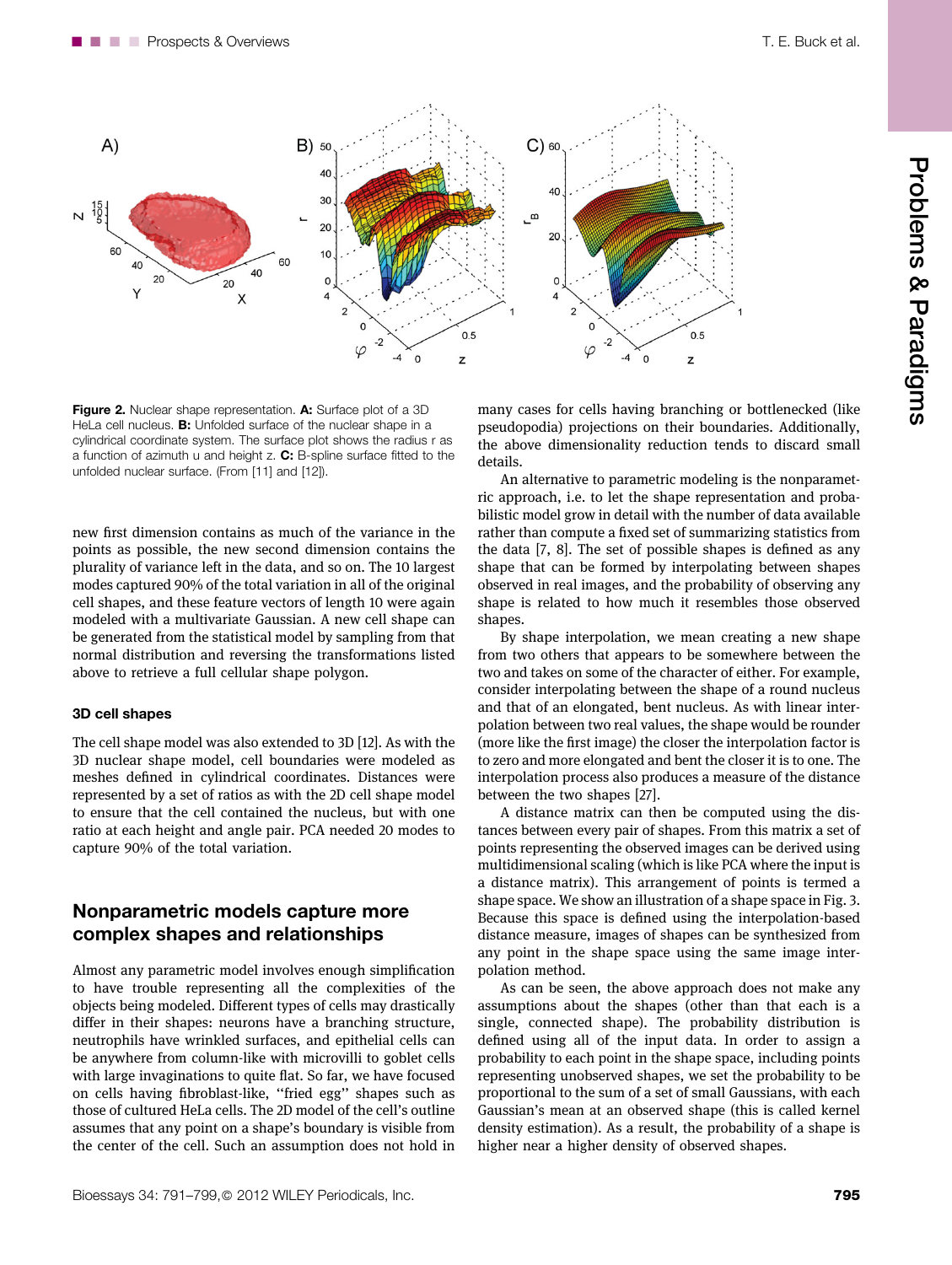

Figure 3. Plot of the first two components of the low-dimensional representation of the nuclear shape computed by the shape interpolation method discussed in the text. Each small circle corresponds to one nuclear image. Images associated with specific data points are shown on the left (diamonds) or across the bottom (squares). Each dark square corresponds to each image shown in the horizontal bottom series of images. Likewise, each light diamond corresponds to each image stacked vertically. Note that the method separates different modes of shape variation (bending and elongation) into separate coordinates (vertical and horizontal) (from [7]).

The shape and probability models together allow one to synthesize new examples of plausible nuclear or cellular shapes even given a number of images that would be considered too low to estimate a parametric model with this level of detail. However, this model is very large in terms of memory: it stores all the observed shapes as part of the model (this problem can be reduced by only saving the most important examples).

## Models of vesicular organelles can be learned directly from images

The most difficult and important piece in the generative framework is the representation of subcellular components and accounting for protein spatial distribution patterns within a cell. Much work has been done, but this area is wide open due to the complexity and intricacy of both membrane-bound and structural subcellular components.

#### 2D objects

Granular and discrete vesicular organelles like endosomes, lysosomes, and peroxisomes are approximately ellipsoidal or bead-like and appear as small objects in, e.g. fluorescent confocal images of cells labeled for a vesicular protein. We have therefore previously built object-based models from 2D images [11]. An object was detected as a contiguous region of high-intensity pixels in a cell image that was surrounded by lower-intensity pixels. A vesicle's appearance can be



Figure 4. Example synthetic images generated by models learned from images of the LAMP2 (lysosomal). A: A 2D image generated by 2D modeling. The DNA distribution is shown in red, the cell outline in blue, and the lysosomal objects in green. B: A 3D image generated by 3D modeling. The nuclear surface is shown in red, the cell surface in blue, and the lysosomal objects in green. (From [12]).

approximated as a 2D Gaussian distribution because a 2D image of protein inside a vesicle would show intensity decreasing with the distance from the center of the vesicle, as expected if the intensity in a given pixel were proportional to the volume that underlies that pixel. Since vesicles were often touching or overlapping, regions of high-intensity pixels might have contained multiple objects, so we separated them as a preprocessing step. Probability distributions were then fitted to the number of vesicles in a cell and the size, intensity, and position of each vesicle. The position of each object was represented in polar coordinates, with the angle being between the object's position and the major axis of the nucleus and the radial distance being relative to the nearest points on the nucleus and the cell membrane. With these four distributions, it is simple to synthesize a new vesicular pattern by first sampling the number of objects and then, for each object, sampling its size, intensity, and position. Figure 4A displays an example of a synthesized image showing a lysosomal pattern.

#### Extension to 3D

The 2D object-based models were easily extended to 3D [12]. An example of a synthesized 3D image showing a lysosomal pattern is displayed in Fig. 4B.

## Indirect learning can model complex network structures

Object-based models are inappropriate for proteins that form network distributions such as tubulin. However, microtubules often cross and pile up near the center of the cell, so, unlike with vesicles, individual microtubules cannot be easily detected. As a result, it becomes difficult to directly estimate parameters for their distributions except in special circumstances (e.g. speckle microscopy [28]) that do not apply on a proteome scale because they require suitable polymerization and depolymerization rates. On the other hand, indirect learning, a form of automated guess-and-check, provides an alternative for parameter estimation. Its principle is to generate a library of synthetic images from a model with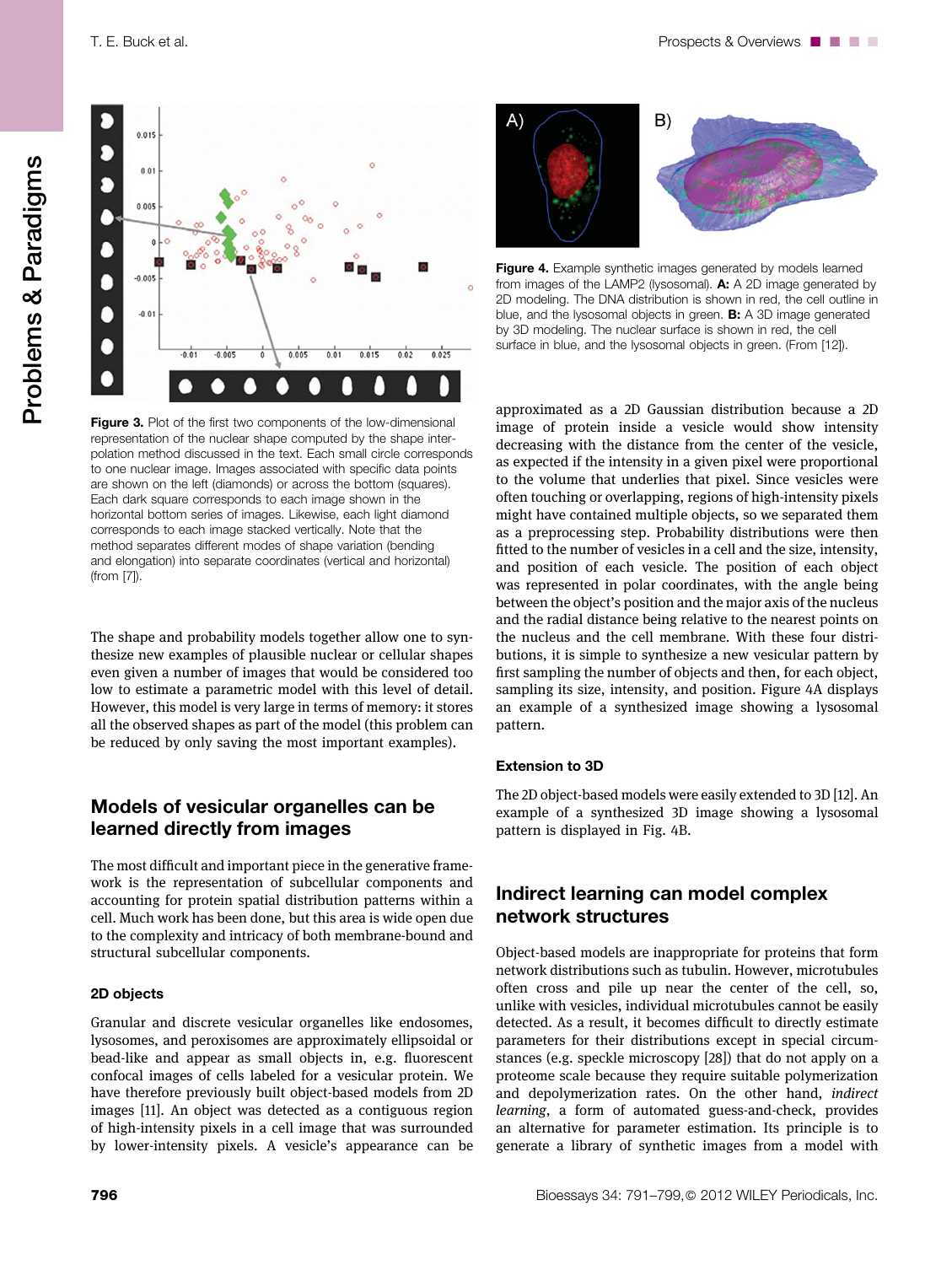various values for those parameters and estimate the model parameters corresponding to real images as those from the synthetic image that most closely resembles the real images. This resemblance is measured using another set of features that can be readily computed from both images and does not depend on identifying the microtubules.

#### 3D microtubules

Indirect learning has been used to learn the parameters of a model of 3D microtubule distributions from images of fixed cells [5]. The parameters of this model were the number of microtubules, their lengths, and the degree to which they grew in the same direction (collinearity). Synthesis of a microtubule image from this model is straightforward and is inspired by a growth process in real cells. First the number of microtubules is sampled, then the length of each microtubule is sampled individually, and lastly collinearity is sampled. A centrosome location is chosen and the microtubules grow from it. Small line segments representing newly grown portions of the microtubule are added incrementally, and their tendency to grow in the same direction as previous segments is controlled by the collinearity parameter. Once a microtubule's desired length has been reached, the simulation for that microtubule ends. Finally, synthetic images are blurred with a microscope's point spread function to emulate the appearance of a real image. The features used to compare real and synthetic images included ones that described intensity histograms and intensity as a function of distance from the estimated centrosome position. The entire process is illustrated in Fig. 5, and a 2D slice from a generated 3D image is shown in Fig. 6A.

#### Addition of free tubulin

The above model of microtubule distributions has been extended to model the distribution of free tubulin monomers [6]. To do so, we estimated histograms of free tubulin intensities from pixels a distance away from the high-intensity microtubules in images of live cells (fixed cells lose free tubulin during permeabilization). Synthetic images of free

**Generate Simulated Model Parameters** Image Number of N filaments **Update parameters** Length as necessary **Distribution Compare with Real** Image Output: Optimal Model Parameters Collinearity

tubulin were added to synthetic microtubule images to make a complete synthetic tubulin distribution. Figure 6B is a 2D slice of such an image.

## Models can be combined to build more detailed models

A major goal of work in this area is to develop cell models that incorporate realistic spatial subcellular distributions for many or most proteins. It is difficult to imagine using multicolor microscopy when the number of proteins is on the order of thousands. An alternative is to combine generative models learned from separate sets of images. Unfortunately, this procedure assumes that these distributions are independent. However, endosomes are closely dependent on microtubules during transport, and lysosomal proteins may be present together in the same vesicles. This introduces the need for learning the conditional structure of these patterns. Given the large number of possible combinations that need to be explored, generative models can be an important tool for learning the conditional structure by testing in silico which conditional relationships make accurate predictions about cell behavior.

## Making generative models dynamic is the next step

A natural next step in modeling cellular and nuclear shapes is to consider temporal evolution. In recent work (Buck, Rohde & Murphy, in preparation), we have used the nonparametric shape representation to produce a random walk-based simulation of both cellular and nuclear shapes over time and in 3D. The simulation iteratively moves through the shape space by Brownian motion. Further work is needed to evaluate this model by comparing the shape-space trajectories of timeseries images of real cells with synthetic trajectories. The dynamic behavior of subcellular components like tubulin

Figure 5. Overview of the approach to indirectly learning parameters of microtubule distribution (from [5]).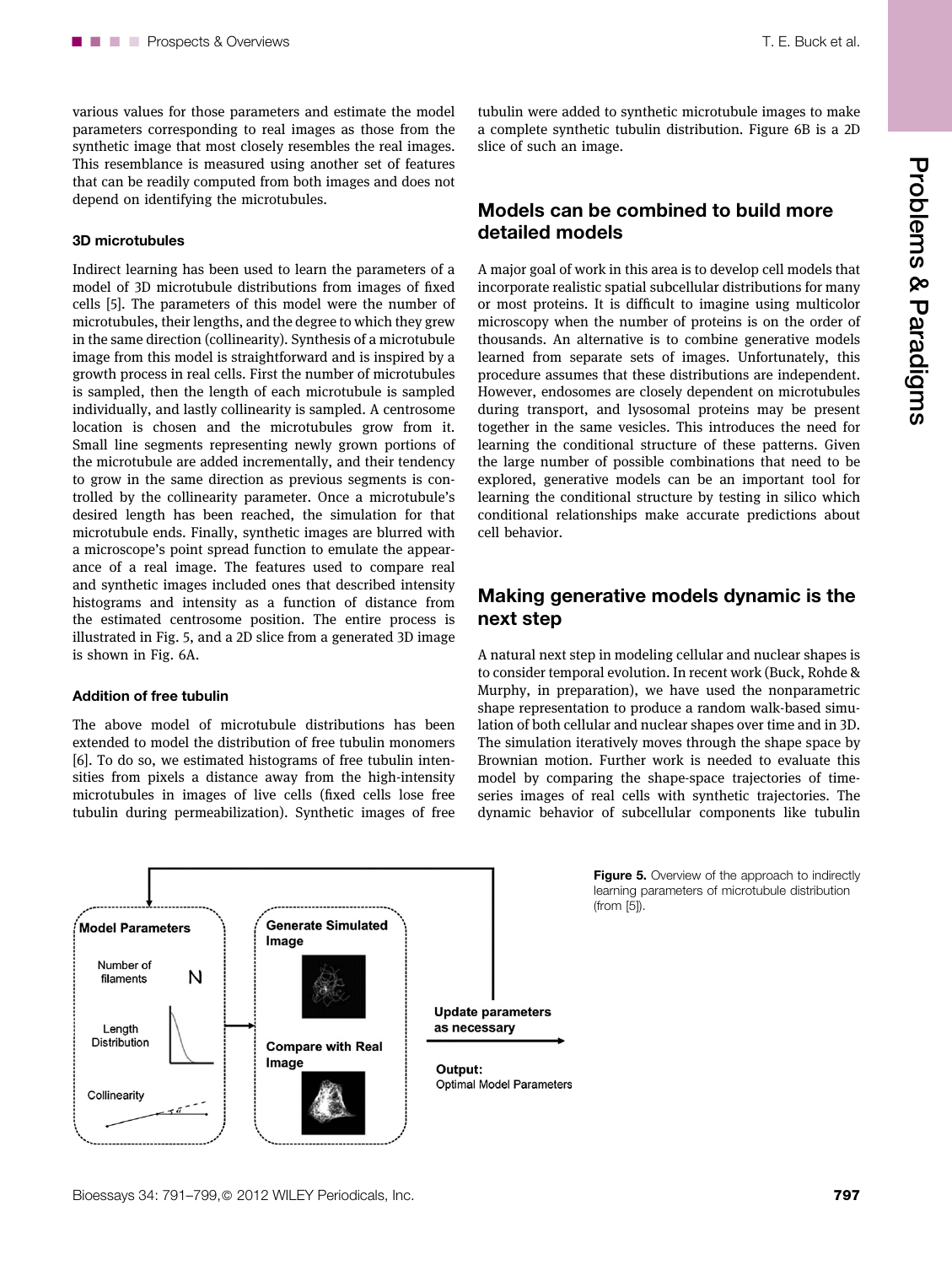

Figure 6. A: A 2D slice example with the maximum plane intensity from generated 3D image using microtubule model. B: A 2D slice example with the maximum plane intensity from generated 3D image using microtubule model plus free tubulin model.

distributions [29, 30] can be added and moved along with cell and nuclear boundaries and, later on, influence evolution of shape.

## How about models of other cellular components?

Aside from vesicular components and microtubule networks, there are many other complex cellular components whose distributions need be modeled. The actin filament network is one; although it is also a network distribution and might be modeled and learned inversely as were microtubules, it lacks a well defined organizing center (like the centrosome for microtubules) and has more complex processes such as bundling and branching. Therefore, a more intricate model might be needed to represent actin networks. Partial attempts to do so have been made [20, 22]. Taking a hint from the nonparametric shape space representation of cellular and nuclear boundaries and another from the implicit solvent concept in models of protein dynamics (which represents the mass action of solvent rather than the small effects of many individual water molecules and ions), we may see in certain applications a sophisticated prediction of probable actin network structure and force generation across the cell membrane rather than an explicit representation of each molecule or filament composing it. There has also been extensive work on learning polymerization models from movies of moving cells [31]. Other filament networks and their interactions with membranes have been modeled as well [32].

Gaussian-shaped object models are inappropriate for organelles such as the ER, and building a learnable generative model for reticular compartments has not yet been described.

One might represent the general membrane shape as a surface with flexible parameterization (e.g. a mesh or shape image) that could be directly repositioned at any point due to specific applied forces, e.g. the cytoskeleton or membrane proteins. Another representation might use a statistical description of membrane evolution akin to [33].

Ultimately, the membrane model should permit topological changes due to budding, fusion, and even cell division. This would introduce the challenge of producing forces to move simulated molecules away from the neck of a budding vesicle or the interface of a fusing vesicle. Probabilistic modeling of a changing number of entities where the interactions between the entities influences the change in number may prove difficult, but this could lead to the creation of new statistical representations or the adoption of unused ones.

## Much remains to be done

In this paper, we have discussed the need for and reviewed methodological approaches to creating models of cells and their components. Such generative models complement the traditional discriminative method, which excels at differentiating between patterns, by modeling the process from biology and physics to visible data (e.g. microscopy images) and so better explaining the causes of pattern differences.

In the future, given the ability to learn parameters of these models, it will be important to investigate quantitative differences in the patterns between cell types and conditions as these will correspond to differences in cellular function. Furthermore, synthesizing instances of cells from models to initialize simulations will allow making predictions and, coupled with proper experimental design, validating or refuting them, increasing our confidence in our understanding of biology and ultimately expediting development of medical interventions. While much work remains to be done, the possibility of deep, comprehensive, and quickly accumulating understanding of cellular organization and behavior seems within reach.